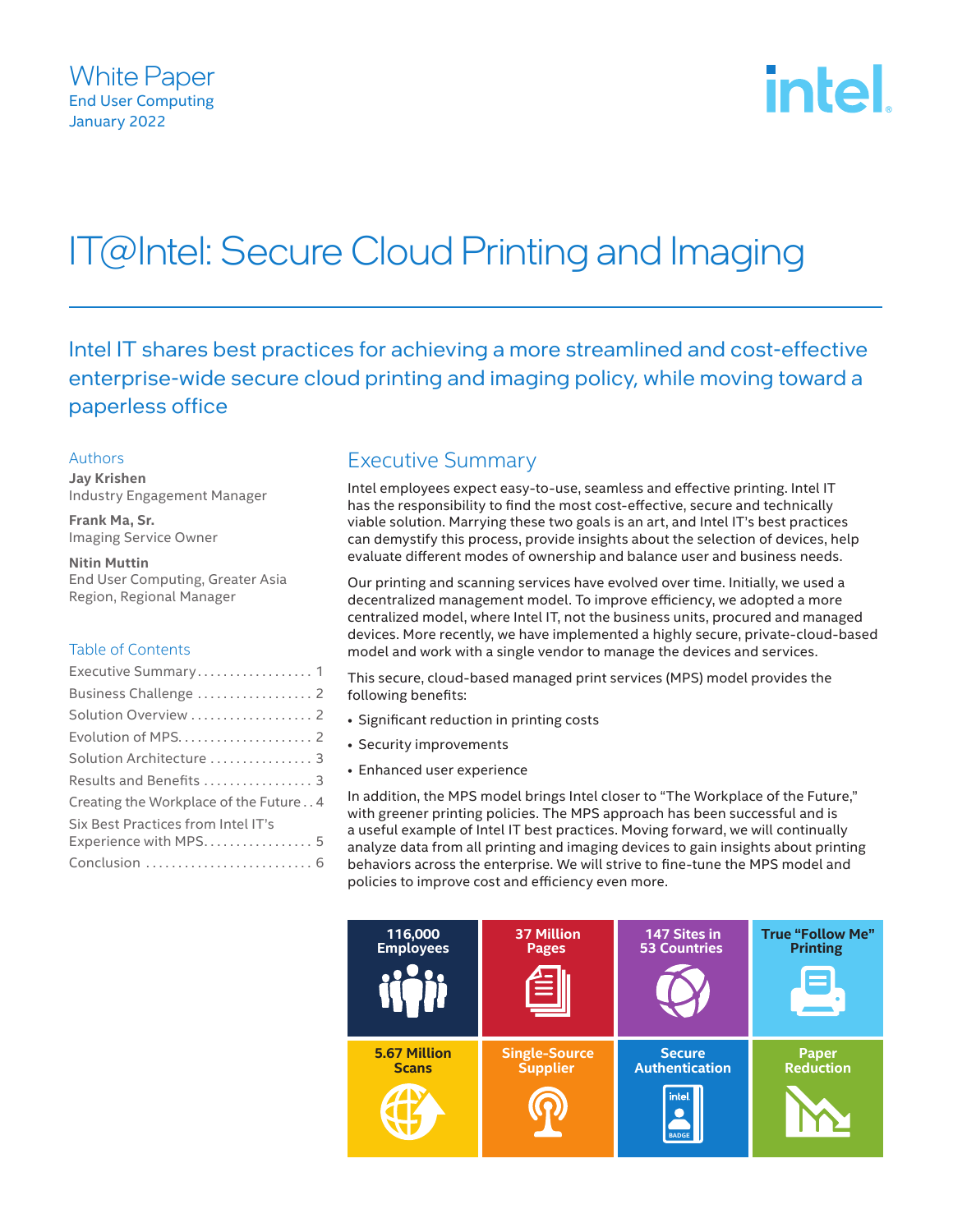#### <span id="page-1-0"></span>**Contributors**

**Jennifer Delgado,** Intel IT

#### Acronym

| <b>AES</b>  | Advanced Encryption Standard      |
|-------------|-----------------------------------|
| <b>DTLS</b> | Datagram Transport Layer Security |
| <b>MPS</b>  | managed print services            |
| <b>PIN</b>  | personal identification number    |
|             |                                   |

## Business Challenge

Starting in 2008, Intel IT began to identify issues with the company's enterprise printing infrastructure and policies. Limited standardization and security measures were not optimal and syncing up to printers was difficult, all of which impacted the user experience.

In this environment, each business unit owned its own printers sourced from multiple vendors. This created a challenging procurement process due to varying pricing agreements and complicated maintenance with multiple printer models and warranties.

## Solution Overview

Intel needed a deeper understanding of cost, control, security and efficiency, so the company implemented a centralized managed print services (MPS) model and transitioned to secure private cloud printing. Streamlining Intel's printing and scanning services represented a change in the strategy to establish cost-effective, flexible and secure printing for our 116,000+ employees at 147 sites in 53 countries using disparate systems worldwide.

Cloud printing enables employees to walk up to any printer and use their ID badge to access their print job at any Intel location worldwide. Not only is this process more convenient, it also improves Intel's security by helping prevent documents from getting into the wrong hands.

In addition, the MPS policy defaults to monochrome for color devices across the company. Previously, employees used color printing as a default whether they needed it or not, which unnecessarily increased cost. Now, if employees need to print in color, they must change the setting manually.

Duplex printing is also set as a default for all printers. These measures reduce costs dramatically. Finally, the MPS model greatly simplifies procurement because we use a single vendor to manage all devices, which helps reduce cost and maintenance issues and increases the lifecycle of the devices.

# Evolution of MPS

The evolution of Intel IT's printing and imaging services over the last decade can be viewed as three distinct phases.

#### Phase 1: Open Model

Early on, business units bought their own printers and scanners. Some devices were managed by IT, some by business units and some were managed by users themselves. This scenario made it complicated to track costs and usage. In this phase, employees simply sent print jobs to the nearest printer where the printed document sat in a tray until it was picked up—raising security concerns.

There was little or no brand and model standardization. Disparate systems throughout the organization meant IT had little control over purchase prices and maintenance agreements. It was clear that we needed to standardize the printing and imaging environment to control costs and address security while still delivering the quality experience users wanted. Our goal was to provide a secure and predictable service that provided the same user experience across the enterprise.

#### Phase 2: Centralized Model

We transitioned from the open model to a centralized print environment that was consistent with security and legal requirements. Our aim was to provide complete visibility and accountability for printing and imaging services at Intel. By centralizing equipment purchasing, we could select standard brands and models. As a result, we had better control over purchase prices and maintenance agreements.

However, this phase had its own set of challenges. Managing a global fleet of printers and scanners across multiple offices and sites was an expensive and resource-intensive operation.

#### Phase 3: MPS Model

To implement private, cloud-based printing and imaging, we engaged in a significant infrastructure build-out. Cloud printing is defined as the ability to print from a device by routing a print job from a computing device (PC, smartphone, or tablet) to an internet-connected printer.

MPS goes beyond centralized services. With MPS, a third party owns and controls Intel's printing and imaging equipment. All services are covered by a worldwide contract with fixed rates. MPS provides users with a globally consistent printing experience while eliminating the need for Intel IT to service or maintain devices at the 147 sites where Intel has offices.

Having a single contract provides many benefits, including easily adding and removing devices, better lifecycle management and centralizing the remote monitoring of devices. Brands and models are chosen based on user needs, and the equipment is now governed by a highly sophisticated, cost-efficient and secure process.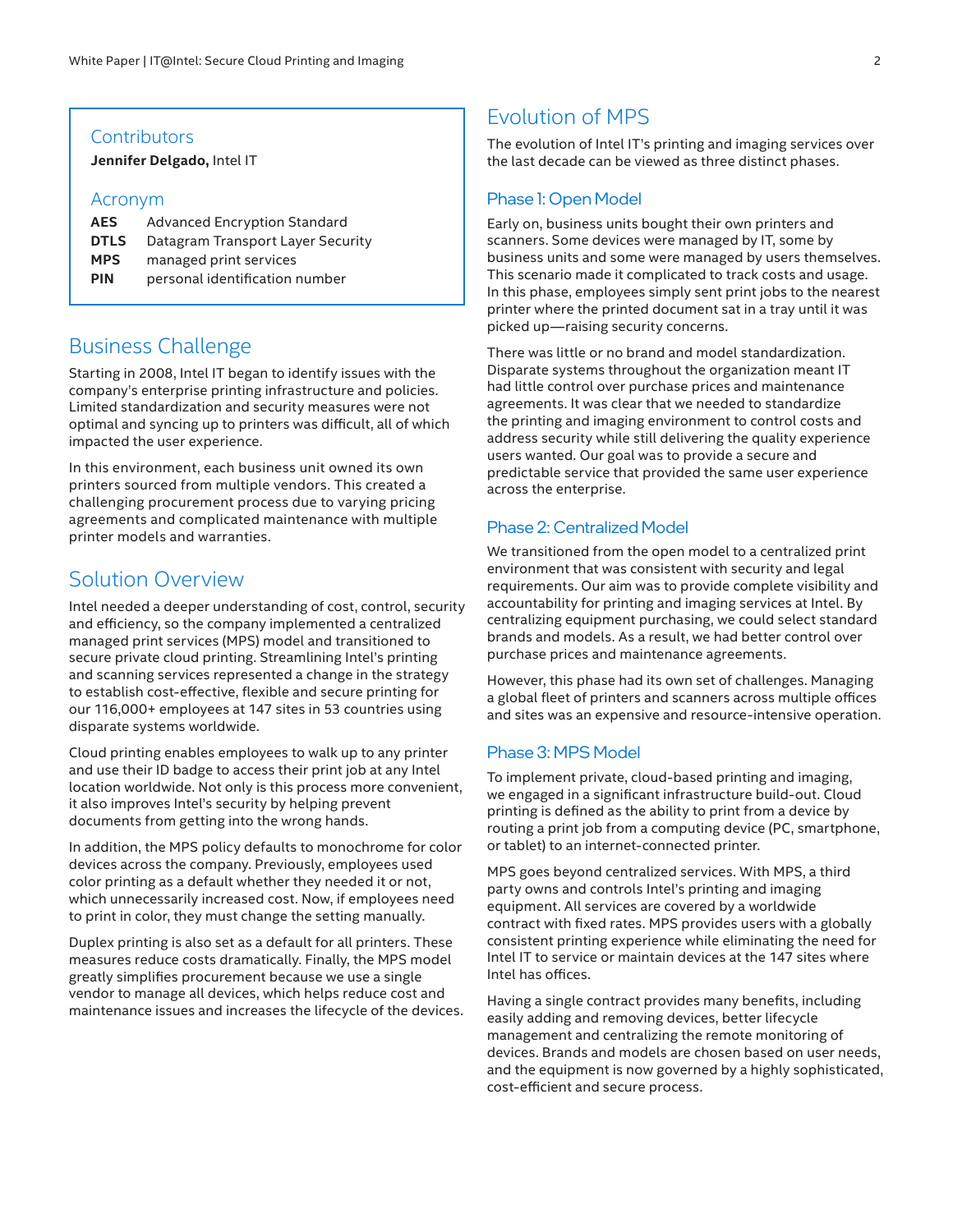## Secure Cloud Printing Architecture

<span id="page-2-0"></span>

**Figure 1.** Intel IT's secure cloud printing architecture (owned, managed, maintained and secured by Intel).

# Solution Architecture

Mapping print jobs to the cloud and retrieving documents is easy. Instead of mapping to a specific printer, users map to the print cloud and retrieve documents from any Intel printer (see Figure 1). The cloud stores documents for up to one business day. If jobs are not retrieved during that period, the MPS system sends employees two deletion confirmation emails, and then if the print job is still not retrieved, it is automatically deleted from the cloud.

Cloud printing is secure because employees must use a form of identification to initiate printing. Originally, PINs were required to release print jobs. Today, employees authenticate their identity by swiping their ID badge in a badge reader to access print and scan jobs.

Intel employees are required to wear their identification badge at all times. Using the badge reader to access print jobs not only makes it convenient to retrieve jobs from any printer, it also adds an additional layer of security. Specific security and privacy parameters are defined for each employee in accordance with our worldwide privacy policy.

MPS includes three types of services:

- Print allows users to collect printed documents either through the private cloud or through the secure personal identification number (PIN) print option.
- Scan sends a soft copy of a scanned document to either the user or another Intel employee.
- Imaging services (copy, fax, etc.) provide users with a variety of options to make copies in different formats and utilize standard imaging services from the cloud-based printer, without actually accessing the cloud.

# Results and Benefits

Implementing the MPS model provides the following benefits:

- **A reduction in the overall cost of printing at Intel.** Cost-efficient pricing and maintenance, fewer unclaimed printouts, along with savings enabled by default monochrome and duplex printing have lowered the cost of printing and imaging across the enterprise.
- **Maintained security of Intel's information and intellectual property.** Secure authentication for accessing print and scan jobs reduces security exposure and helps maintain a strong security posture process despite moving to an MPS model.
- **A greatly enhanced, consistent user experience.** The transition from "print to a specific device" to "print to the cloud" and "collect anywhere (any Intel office in the world)" means that users no longer need to take note of and enter complex printer IDs, install device drivers, input PINs or reprint if the specific printer they have selected is inoperable.
- **Improved transparency.** A single vendor is responsible for managing all devices under one agreement and covers costs of spares including toner cartridges.
- **Reduced personnel, added security and support.** A reduced Intel IT headcount (only three people) supports worldwide printing and scanning services at Intel and primarily focuses on addressing security concerns and anti-vulnerability actions. After-office hours and weekend support are provided as part of the MPS policy, including monitoring of the printing and imaging infrastructures and supporting mobile device cloud printing.

As we continue to explore ways to reduce overheads and increase efficiency, we are evaluating MPS deployment to a public cloud. This will require us to evaluate the user experience, security requirements and cost benefits as well as other factors.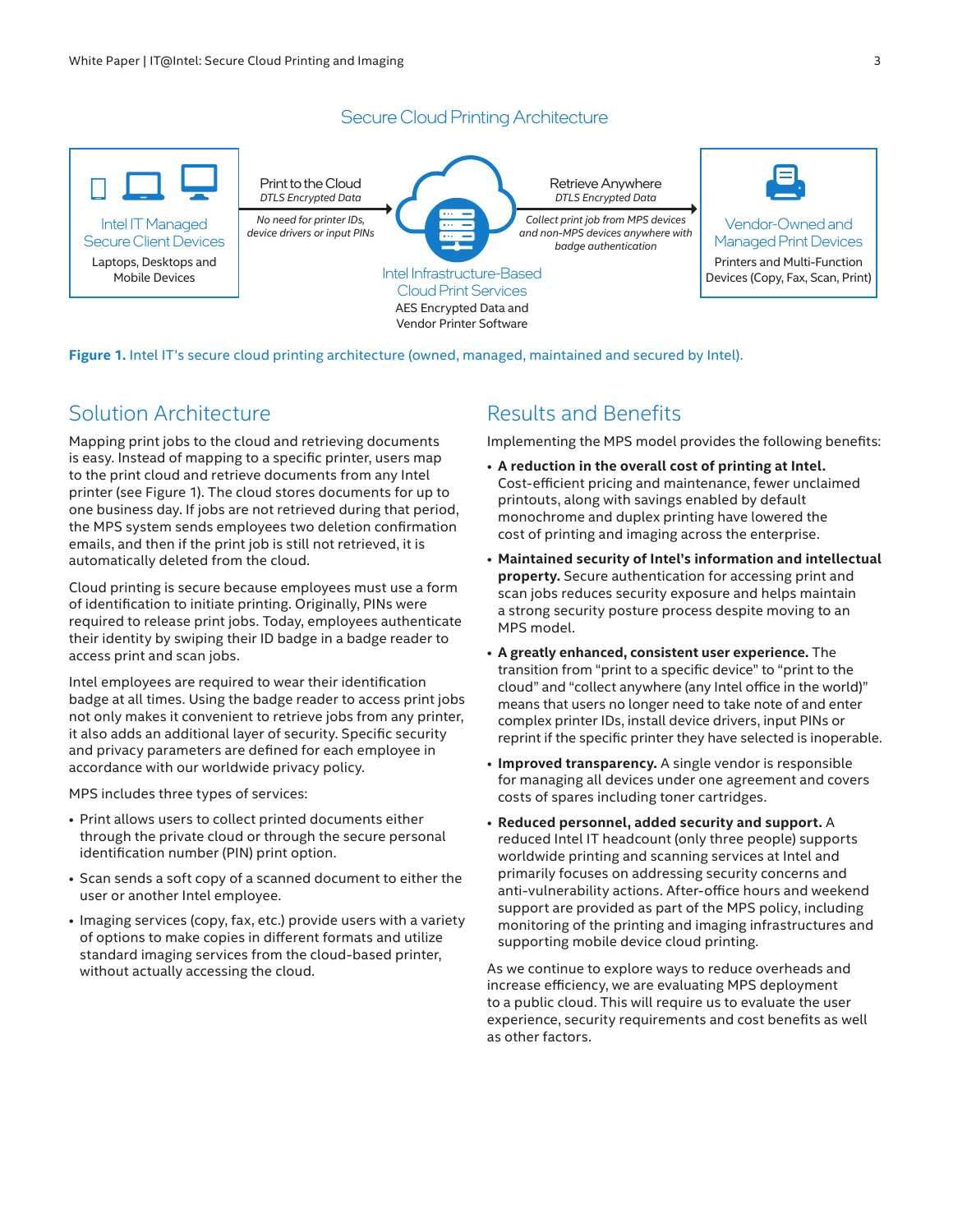## <span id="page-3-0"></span>Creating the Workplace of the Future

Triggered by the COVID-19 pandemic, Intel IT has seen a dramatic drop in the amount of printing. Employees working from home tend to be more conservative about printing out white papers, reports and charts, and instead are moving to a higher degree of virtualization. As employees return to work, Intel is establishing what the future of work will look like.

We want to make printing and imaging more efficient and effective to enhance the employee experience. This plays an important role in creating our workplace of the future where we are also focusing on persona-based work solutions, smart buildings, telemetry and solutions compatible with Intel vPro® platforms such as Intel® Endpoint Management Assistant (Intel® EMA).

Secure cloud printing is enabling Intel to move towards an office of the future that includes reduced printing and a decrease in the number of printers required due to a new hybrid work model. Conversely, we expect to see an increase in the number of scans so we're considering enhancing the scanning features and facilities available on the device.

#### Greener Printing Policies

Indicators show that Intel's imaging solutions are significantly above the industry average from a green computing perspective. Intel's commitment to corporate responsibility includes its [2030 "RISE" strategy and](https://www.intel.com/content/www/us/en/corporate-responsibility/2030-goals.html)  [goals](https://www.intel.com/content/www/us/en/corporate-responsibility/2030-goals.html), which aim to create a more responsible, inclusive, and sustainable world, enabled by technology and our collective actions.

Today, the "green dream" is highly relevant because remote cloud printing supports Intel's green goals. For example, by using more environmentally friendly practices, including toners, we estimate we've reduced our carbon footprint by taking 39 cars off the road and saving 1,631 trees.<sup>1</sup>

## Approaching the Paperless Office

Secure cloud printing is enabling Intel to move towards a secure-enabled, paperless office. For example, Intel is an industry leader when considering the number of employees and printers and the percentage of duplex printing in use. The company tracks its usage of duplex printing and digital scan ratios. These aspects help save both money and trees, ultimately producing a positive effect on the environment.

Figure 2 breaks down Intel's printing and scanning usage versus the industry:

- The industry average for duplex printing is 35.5 percent; we achieve 44 percent and have a target of 60 percent.
- For color prints, we achieved 7 percent with the goal of 5 percent; the industry average is 22.7 percent.
- Currently, 15 percent of documents are being shared as a soft copy for digital scans with a target of 20 percent; the industry average is only 11.5 percent.<sup>1</sup>

A higher percentage of those indicators means we are using less paper and therefore getting closer to achieving a paperless office. For example, in some countries, before the COVID-19 pandemic, Intel required employees to print expense reports and attach receipts. Now they have instated a new policy requiring reports to be completed digitally.



**Figure 2.** Intel's printing practices vs. industry averages.

Intel is well on its way to achieving a paperless office and has reduced the number of printouts per year by nearly half since 2015 (see Figure 3). This has been achieved through the utilization of managed printing services as well as the recent pandemic with users printing less at home. The reduction in printing means that less paper and toner are required resulting in a positive impact to the environment.





<sup>1</sup> Source: data collected by Intel IT's MPS third-party vendor.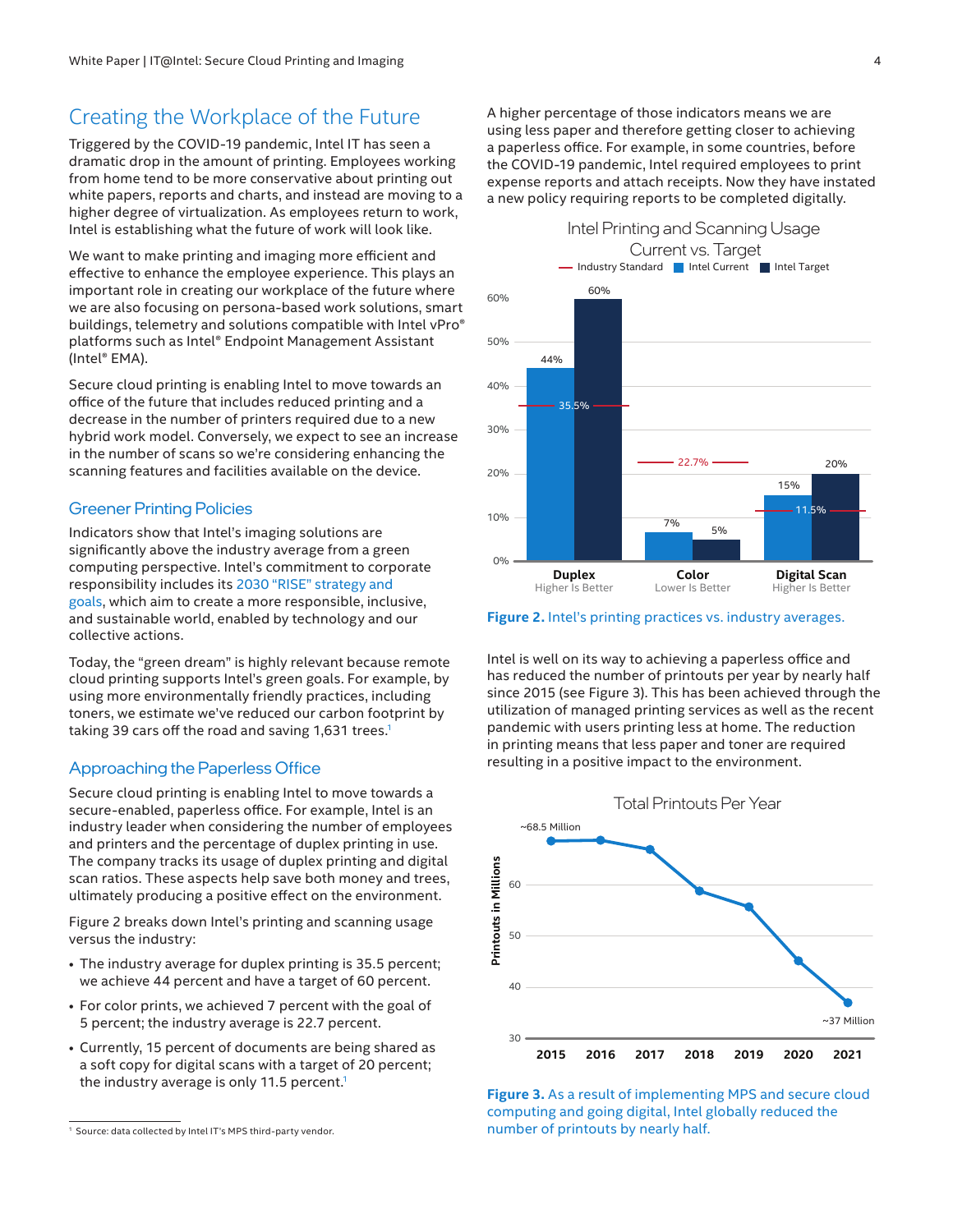## <span id="page-4-0"></span>Securing Printing Services

#### Making sure that printing is not the weak link in network security

Security is critical to Intel, and securing printing and scanning services is part of the overall network security plan. We allow only approved devices to connect to the network. All devices are on Intel's local area network, and the vendor solution infrastructure (software and hardware) is always on-site. In addition, all security functions such as upgrades and OS patching are also on-site.

Although our managed print services (MPS) private cloud is completely on-site, all printing (including the printer servers) is managed by a third party, while Intel IT manages security issues with information security reviews and the necessary precautions. This "hybrid" model means Intel IT retains ownership of the network, but the devices and solutions belong to the third party.

## Six Best Practices from Intel IT's Experience with MPS

During our years of designing, deploying and using the MPS model, we have developed and adopted several best practices based on Intel IT's own experience.

## Best Practice #1: Evaluate Whether MPS Is Optimal

Intel's pre-assessment of costs, security, efficiency and user experience clearly indicated that MPS could provide significant business value. However, the value of the MPS model will be different for each company and the decision to adopt it should be based on careful evaluation of parameters such as the scale of operations, expected print volumes, number and spread of offices and criticality of printing to business.

It is equally important to evaluate the MPS vendors' maturity, offerings and scalability in order to match them against the company's printing and imaging roadmap. For Intel, the cost savings, carbon footprint savings and employee experience advantages have served as compelling reasons for us to continue using MPS.

## Best Practice #2: Address All Information Security Gaps

Intel applies the same scrutiny to printing and imaging services as we use for other aspects of the business. Our system of authentication through employee badges or PINs is a reliable way to secure the printing and scanning process. We also ensure that all third-party access to devices is wholly controlled, and that internal Intel employees with access to devices are trained to respect confidentiality boundaries and to dispose of any unwanted printed material per Intel's security policies.

## Best Practice #3: Determine Most Important Criteria for Device Selection

While selecting a printing and/or imaging device, Intel balances a number of selection criteria, as shown in Table 1. For example, we may not be able to optimize for cost if high resolution or a specialty paper tray is required. But in other cases, we may determine that cost is the most important factor and choose a device with lower resolution and a standard tray.

#### **Table 1.** Criteria for Selecting a Printer or Imaging Device

| <b>Criterion</b>              | <b>Rationale</b>                                                                                                        |  |  |
|-------------------------------|-------------------------------------------------------------------------------------------------------------------------|--|--|
| <b>Volume</b>                 | The volume of prints/scans determines the required<br>durability of the printer or scanner.                             |  |  |
| <b>Speed</b>                  | The print or scan speed determines the size of job<br>backlogs and potential queues at the device.                      |  |  |
| Color or                      | Color printing is more expensive, so color devices<br>Monochrome should be reserved for workloads that require color.   |  |  |
| Print<br><b>Resolution</b>    | The printer's resolution should meet the highest dots-<br>per-inch needed for the most demanding print jobs.            |  |  |
| Scan<br><b>Resolution</b>     | The scanner's optical resolution should meet<br>the highest pixels-per-inch needed for the most<br>demanding scan jobs. |  |  |
| <b>Mission</b><br>Criticality | If the device supports a mission-critical process, device<br>redundancy and back-up plans must be considered.           |  |  |
| <b>Page Size</b>              | The need for variable paper sizes should be assessed and<br>accommodated when selecting printers and scanners.          |  |  |
| Feeder                        | Scanning multiple pages requires a document feeder and<br>printing on specialized paper requires manual feeders.        |  |  |
| Paper<br><b>Storage</b>       | The paper tray capacity must be aligned with workload<br>volumes to avoid frequent paper outages.                       |  |  |
| Cost                          | The effective cost per print must be determined for each<br>printer model and appropriately matched to needs.           |  |  |

#### Best Practice #4: Classify Users by Persona

Reprographic needs vary across the company. We find it helpful to classify Intel's printing and imaging device users into separate personas, while assessing the various selection criteria. Each persona has a defined set of characteristics, such as the print volume, paper type or whether color is needed (see Table 2). For example, printing may be considered missioncritical for certain workers but less critical for other workers.

#### **Table 2.** Example Personas

|                        | <b>Sales</b><br><b>Executives</b> | <b>Product</b><br><b>Designers</b> | <b>Factory</b><br><b>Engineers</b> | <b>Supply Chain</b><br><b>Services</b> |
|------------------------|-----------------------------------|------------------------------------|------------------------------------|----------------------------------------|
| <b>Users</b>           | ~100                              | ~1000                              | ~500                               | ~500                                   |
| Reprographic<br>Volume | Low                               | High                               | High                               | Very High                              |
| <b>Security</b>        | Medium                            | Very High                          | Very High                          | Very High                              |
| <b>Print Speed</b>     | Low                               | High                               | Medium                             | High                                   |
| Color                  | Color                             | $Mon0 +$<br>Color                  | $Mono +$<br>Color                  | Mono                                   |
| <b>Paper Type</b>      | A4, Legal                         | Variable                           | A4, A3                             | A4, A3                                 |
| Criticality            | Low                               | High                               | Mission<br>Critical                | Critical                               |